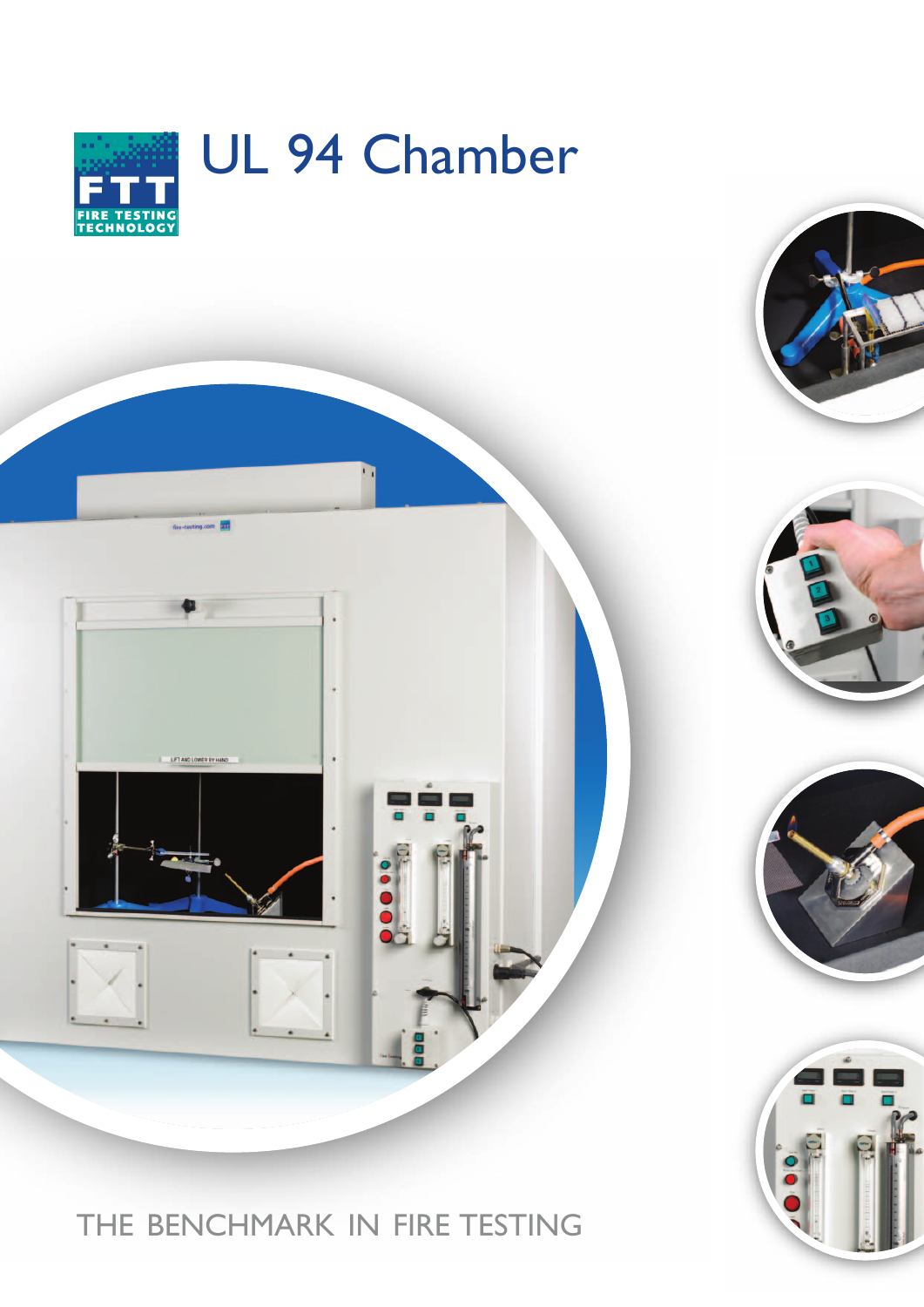

#### UL 94

■ Tests for Flammability of Plastic Materials for Parts in Devices and Appliances

# UL 94 Flame Chamber

The UL 94 tests are conducted on plastic materials to measure flammability characteristics, giving a preliminary indication of their suitability for a particular application.

FTT provides the complete solution for reliable testing for all UL 94 classifications in a robust, easy to use instrument.The tests determine 12 flame classifications of materials for specific applications:

- Six of the classifications relate to materials commonly used in manufacturing enclosures, structural parts and insulators found in consumer electronic products (5VA, 5VB,V-0,V-1,V-2, HB).
- Three of the remaining six classifications relate to low-density foam materials commonly used in fabricating speaker grills and sound-deadening material (HBF, HF-1 and HF-2).
- The last three classifications are assigned to very thin films, generally not capable of supporting themselves in a horizontal position (VTM-0, VTM-1, and VTM-2). These are usually assigned to substrates on flexible printed circuit boards.

These tests determine the material's tendency either to extinguish or to spread the flame once the specimen has been ignited.

## FTT UL 94 Test Apparatus

The apparatus is supplied as a complete system incorporating all the features necessary for ease of use and safety.

It conforms to all five UL 94 horizontal and vertical Bunsen burner tests and associated international standards.These are: -

- Horizontal Burning Test; UL 94 HB (ASTM D 635, IEC 60695-11-10, IEC 60707, ISO 1210).
- Vertical Burning Test: UL 94 V-0, V-1, or V-2 (ASTM D 3801, IEC 60695-11-10, IEC 60707, ISO 1210).
- 500W (125mm) Vertical Burning Test: 5VA or 5VB (ASTM D 5048, IEC 60695-11-20, IEC 60707, ISO 9772).
- Thin Material Vertical Burning Test: VTM-0, VTM-1, or VTM-2 (ASTM D 4804, ISO 9773).
- **■** Horizontal Burning Foamed Material Test: HBF, HF-1 or HF-2 (ASTM D 4986, ISO 9772).
- **■** Burners (ASTM D 5025,ASTM D 5207, ISO 10093, ISO 10351)

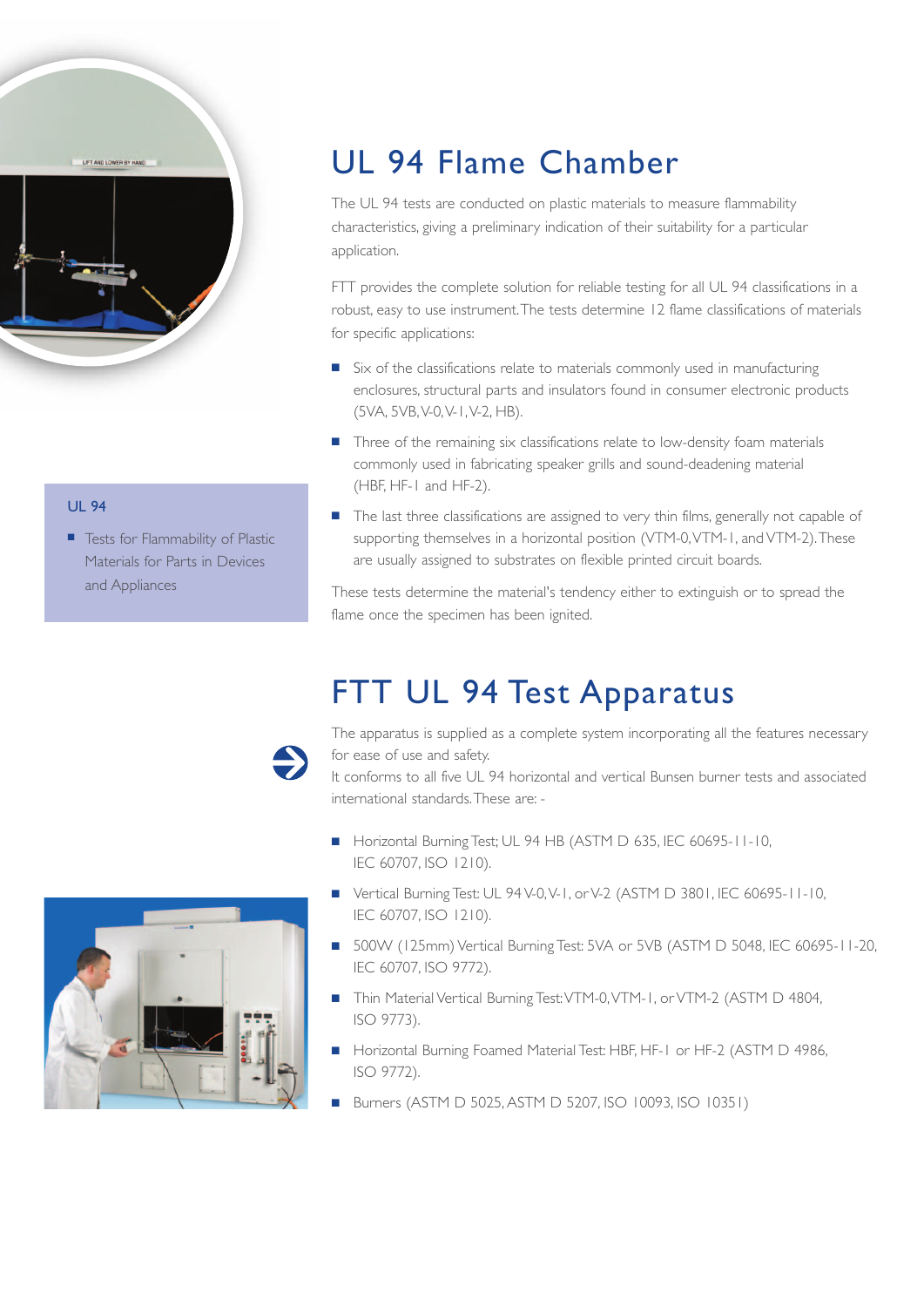#### Features and Benefits

- A bench mounted draft free combustion chamber with a large inside volume of 1.0m<sup>3</sup> and exhaust fan to enable simple evacuation of combustion products.
- Large sliding window made from heat resistant ceramic glass giving a generous view of the specimen during a test. An interior light is also fitted.
- Specimen holders
- Fully adjustable horizontal and vertical specimen supports.
- A burner in compliance with ASTM D 5025, with simple angle adjustment (0°, 20°, 45°) and precision gas control system including gas flow meters, pressure regulator and pressure gauge (manometer).
- Two access ports enabling easy entry to the chamber for movement of the burner and specimen.
- A burner wing tip.
- Three digital test duration timers for accurate but simplified operation with remote handset.

### Technical Specification - Test Chamber

| Measuring principle   | Flammability of plastic materials subject to direct<br>impingement of flame                                                                                                                                                 |
|-----------------------|-----------------------------------------------------------------------------------------------------------------------------------------------------------------------------------------------------------------------------|
| External dimensions   | 1.47m (L) $\times$ 0.74m (D) $\times$ 1.3m (H)                                                                                                                                                                              |
| Internal dimensions   | 1.4m (L) $\times$ 0.6m (D) $\times$ 1.2m (H)                                                                                                                                                                                |
| Internal volume       | $\rm{Im}^3$                                                                                                                                                                                                                 |
| Exhaust               | Self-starting industrial frame size extraction fan with over<br>temperature/current protection. Low noise metal frame<br>and metal impeller meet UL94V-0.<br>Outer diameter of exhaust chimney $= 100$ mm                   |
| Exhaust flow rate     | $19$ $1/s$                                                                                                                                                                                                                  |
| Interior light        | 610mm fluorescent, 240VAC 50/60Hz or<br>I IOV 50/60Hz (specify at time of order)                                                                                                                                            |
| Digital timers (3pcs) | 8 digit battery powered panel mount programmable<br>timer with 10 timer ranges and 9mm high reflective LCD<br>display. Replaceable internal battery lithium battery<br>provides up to 7 years unit uninterrupted operation. |

#### Burner and Gas Control System

| Burner                   | A burner in compliance with ASTM D 5025                                                                                                                |
|--------------------------|--------------------------------------------------------------------------------------------------------------------------------------------------------|
| Burner wing tip          | Dimensions of slit 48 $\pm$ 1 mm in length by 1.3 $\pm$<br>0.05mm in width. Used for the test procedure in<br>Horizontal Burning Foamed Material Test. |
| Burner mounting fixtures | Simple angle adjustment (0°, 20°, 45° available)<br>from the vertical axis                                                                             |
| Gas flow meter           | Flow adjustment valves and flowmeters, 0.1-1.7/min<br>& 10-300cm <sup>3</sup> /min CH <sub>4</sub>                                                     |
| Manometer                | $0-200$ mm $H2O$                                                                                                                                       |
| Safety precaution        | Flash back arrestor                                                                                                                                    |





*Horizontal Burning Test*



*Horizontal Burning Foamed Material Test*



*Vertical Burning Test*